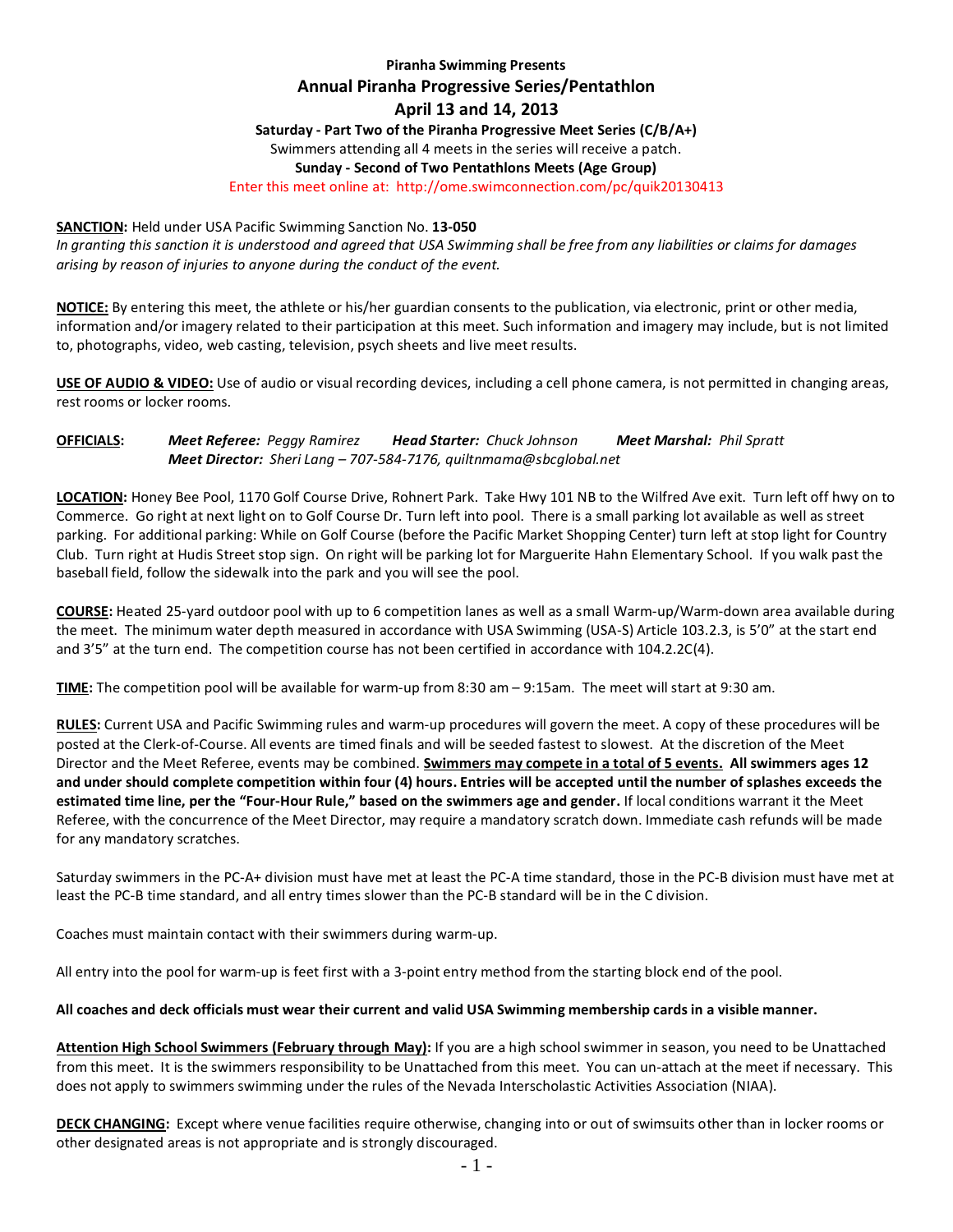**UNACCOMPANIED SWIMMERS:** Any USAS athlete-member competing at the meet must be accompanied by a USA Swimming member-coach for the purposes of athlete supervision during warm-up, competition and warm-down. If a coach-member of the athlete's USAS Club does not attend the meet to serve in said supervisory capacity, it is the responsibility of the swimmer or the swimmer's legal guardian to arrange for supervision by a USA Swimming member-coach. The Meet Director or Meet Referee may assist the swimmer in making arrangements for such supervision; however, it is recommended that such arrangements be made in advance of the meet by the athlete's USAS Club Member-Coach. Any swimmer entered in the meet, unaccompanied by a USA Swimming member coach, must be certified by a USA Swimming member coach as being proficient in performing a racing start. **It is the responsibility of the swimmer or the swimmer's legal guardian to ensure compliance with this requirement**. The certification process includes the completion of a Racing Start Certification Checklist. If the swimmer is not accompanied by their USA Swimming Coach, please have their coach complete and deliver to the Meet Director a signed copy of Racing Start Certification Checklist: [http://pacswim.org/09rsc\\_checklist.pdf.](http://pacswim.org/09rsc_checklist.pdf) **Please Note:** Swimmers not accompanied by a USA Swimming Member coach that do not have signed copy of Racing Start Certification Checklist, must start each race from within the water.

**RESTRICTIONS:** Smoking and the use of other tobacco products is prohibited on the pool deck, in the locker rooms, in spectator seating, on standing areas and in all areas used by swimmers, during the meet and during warm-up periods. Sale and use of alcoholic beverages is prohibited in all areas of the meet venue. No deck changing. No pets are allowed on deck except for working assistance animals. All shelters must be properly secured. No glass containers are allowed in the meet venue. No propane heater is permitted except for snack bar/meet operations. **Except where venue facilities require otherwise, changing into or out of swimsuits other than in locker rooms or other designated areas is not appropriate and is strongly discouraged.**

**ELIGIBILITY:** Swimmers must be current members of USA-S and enter their name and registration number on the meet entry card as they are shown on their Registration Card. If this is not done, it may be difficult to match the swimmer with the registration and times database. The meet host must check all swimmer registrations against the SWIMS database and if not found to be registered, the Meet Director shall accept the registration at the meet (a \$10 surcharge will be added to the regular registration fee). Duplicate registrations will be refunded by mail. . Saturday swimmers in the "A" Division must have met at least the "PC-A" time standard; swimmers in the "B" Division must have met at least the "PC-B" time standard; all entry times slower than the "PC-B" time standard will be in the "C" Division. Entries with **"NO TIME" will be accepted.** Entry times submitted for this meet will be checked against a computer database and may be changed in accordance with Pacific Swimming Entry Time Verification Procedures. **If you are a high school swimmer in competition season, you need to be unattached from this meet. It is your responsibility to be unattached from this meet.** Disabled swimmers are welcome to attend this meet and should contact the meet director or Meet Referee regarding special accommodations on entry times and seeding per Pacific Swimming policy. The swimmer's age will be the age of the swimmer on the first day of the meet.

**ENTRY FEES:** \$2.75 per event, \$8.00 participation fee per swimmer. Entries will be rejected if payment is not sent at time of request.

| Make check payable to: | Piranha Swimming         |
|------------------------|--------------------------|
| Mail with entries to:  | Sheri Lang               |
|                        | <b>Swim Meet Entries</b> |
|                        | 3 Fall Court             |
|                        | Rohnert Park, CA 94928   |

**MAILED OR HAND DELIVERED ENTRIES**: Mailed Entries must be on the attached Consolidated Entry card. Entry cards must be filled out including best short course time for each event. Entered times must be submitted in yards. "No Time" entries will be accepted and will be seeded in the slowest heats. Entry times submitted for this meet will be checked against a computer database and may be changed in accordance with Pacific Swimming Entry Time Verification Procedures. Incomplete or illegible entries may require that a collect call be made in order to accept entries. Entries must be postmarked by midnight Monday, April 1, 2013 or hand delivered to Sheri Lang at Honeybee Pool in Rohnert Park, CA no later than 8pm, Wednesday, April 3, 2013. No late entries will be accepted. No fax entries will be accepted. No refunds will be made except for mandatory scratches. If you would like to confirm entry, please include a self-addressed, stamped envelope or postcard.

## **ONLINE ENTRIES:** You may enter this meet online or by U.S. mail. To enter on-line go to

**http://ome.swimconnection.com/pc/QUIK20130413** to receive an immediate entry confirmation. This method requires payment by credit card. Swim Connection LLC charges a processing fee for this service, equal to \$1 per swimmer plus 5% of the total Entry Fees. Please note that the processing fee is a separate fee from the Entry Fees. If you do not wish to pay the processing fee, enter the meet using a mail entry. **Entering online is a convenience, is completely voluntary, and is in no way required or expected of a swimmer by Pacific Swimming.** Online entries will be accepted through Wednesday, **April 3, 2013.**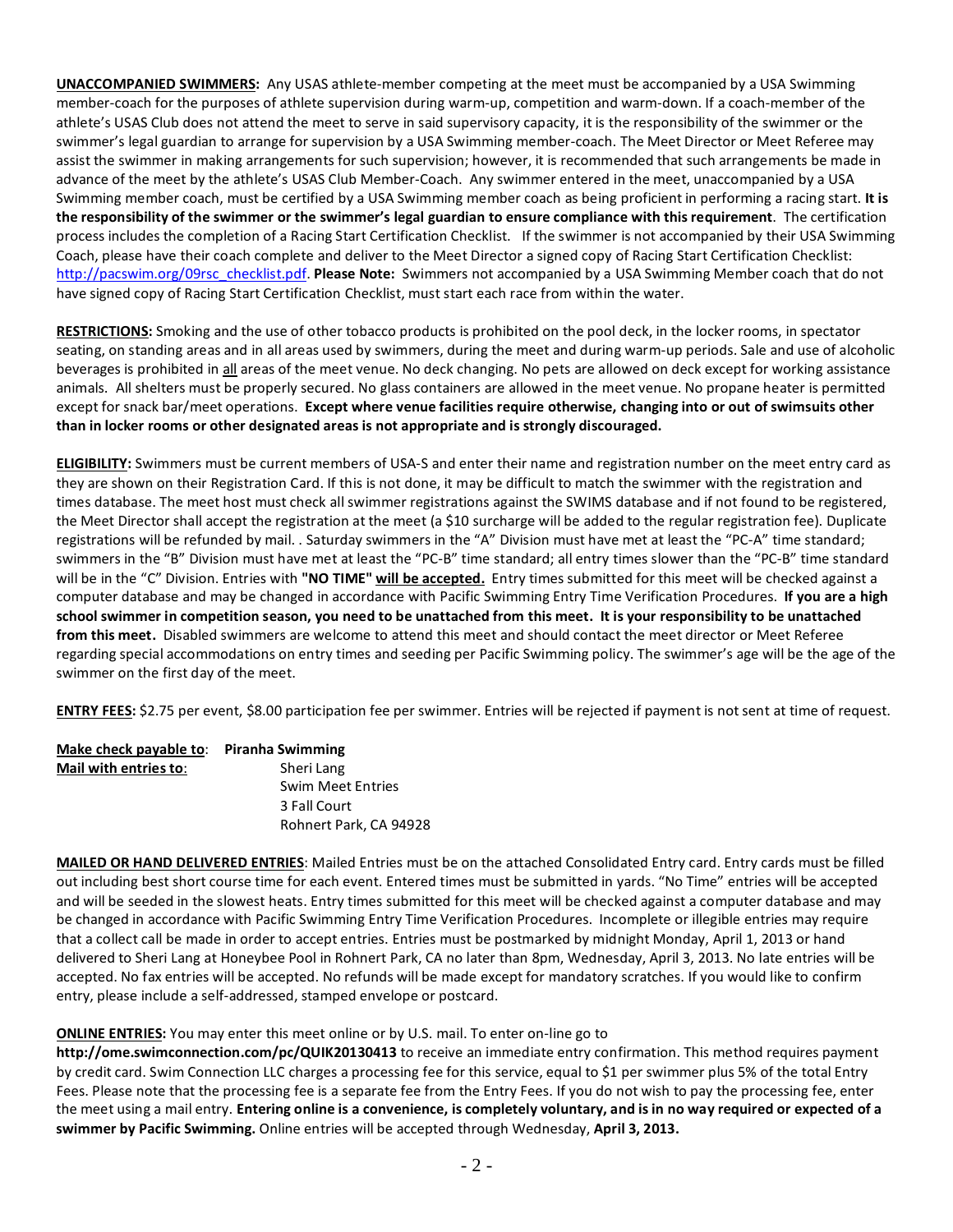**CHECK-IN:** The meet will be pre-seeded with swimmers swimming fastest to slowest. Swimmers need not check in (see "SCRATCHES:" below).

**SCRATCHES:** Pacific Swimming scratch rules will **NOT** be in effect (see "CHECK-IN" above). Swimmers shall inform themselves of the meet starting time and shall report to the proper meet authorities promptly upon call. Swimmers are requested to report promptly to the starting blocks when their event/heat is called.

**NO SHOWS:** We will make one call for any swimmer that has not reported to the blocks, and there will not be any penalty for missing an event.

AWARDS: Saturday Progressive Session: For individual events, awards will be given for 1<sup>st</sup> – 8<sup>th</sup> place by age group ("PC-A", "PC-B", and "PC-C"). "A" medals will be awarded for NEW A times achieved by swimmers in PC-B or PC-C, regardless of the place achieved in the event. Age groups are: 8 & under, 9-10, 11-12, 13-14, 15-16, and 17-18. **Sunday Pentathlon Session:** No individual awards will be given except for newly achieved A-Time awards.  $1^{st} - 3^{rd}$  awards will be given for the best pentathlon time (combined time of all 5 events) by age group.

## **ADMISSION:** Free.

**REFRESHMENTS:** A snack bar will be available serving breakfast, lunches, snacks and beverages. Coaches and working deck officials will be provided lunch. Hospitality will serve refreshments to timers.

**MINIMUM OFFICIALS:** One half-hour before the scheduled start of each session, the Meet Referee shall conduct an inventory of Officials, and shall compare the number of swimmers present against the number of Officials present representing each team. No more than 3 days after close of entries, Meet management (ref or director) shall contact the representative from each team participating, and provide a preliminary inventory.

Each team shall, by the start of the meet, provide to the Meet Director or designee a list of Officials who have agreed to represent that team during the meet, in accordance with the table below. \* Zone 3 Pacific Swimming will include Colorado, Intermediary/ Chief Timing Judge, and Hytek-Computer into the count of Officials for a session: these positions are not carded. Zone 3 Pacific Swimming will accept Trainees into the count of Officials for a session, so long as they are carded.

| Number of swimmers competing in meet per team: | *Number of trained and carded officials required: |
|------------------------------------------------|---------------------------------------------------|
| $1 - 10$                                       | 0                                                 |
| $11 - 25$                                      |                                                   |
| $26 - 50$                                      |                                                   |
| $51 - 75$                                      |                                                   |
| 76-100                                         | 4                                                 |
| 101 or more                                    |                                                   |

## **EVENTS**